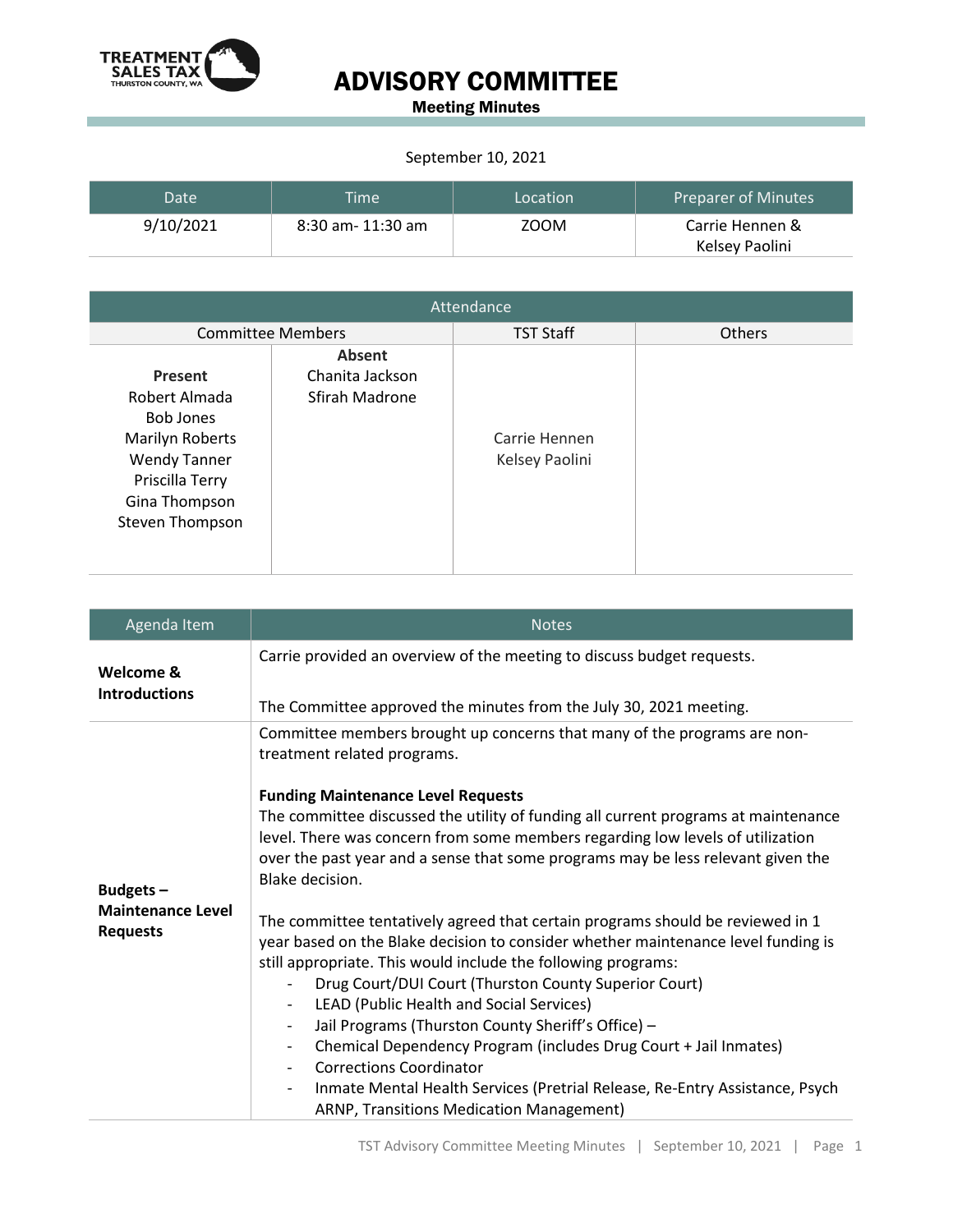

### ADVISORY COMMITTEE

Meeting Minutes

| Agenda Item                 | <b>Notes</b>                                                                                                                                                                                                                                                                                                                                                                                              |
|-----------------------------|-----------------------------------------------------------------------------------------------------------------------------------------------------------------------------------------------------------------------------------------------------------------------------------------------------------------------------------------------------------------------------------------------------------|
|                             | Staff indicated that they would work to determine how this type of review could be<br>accomplished in the context of the biennial County budget process.                                                                                                                                                                                                                                                  |
|                             | There was clarification regarding the number of participants in two related but<br>separately funded and administered programs-the DUI/ Drug Court program<br>operated by Superior Court, and the Chemical Dependency Program (CDP)<br>administered by the Sheriff's Office, which serves a subset of Drug Court clients as<br>well as other Jail Inmates:                                                |
|                             | CDP Drug Court - TC Sheriff's Office - 2021-Q1 served 4 people; 2021-Q2<br>served 6 people; full year 2020 served 37 people<br>CDP TC Jail - TC Sheriff's Office -2021-Q1 served 10 people; 2021-Q2 served<br>$\overline{\phantom{a}}$<br>12 people; full year 2020 served 39 people<br>Drug Court - TC Superior Court - 2021-Q1 served 60 people; 2021-Q2<br>served 48; full year 2020 served 120 people |
|                             | Having reviewed all written materials and presentations from July<br>2021 meetings, Committee agreed to recommend funding for the<br>following requests without need for further discussion:                                                                                                                                                                                                              |
|                             | <b>B-11-10: COLA for Inmate Mental Health Services Provider</b>                                                                                                                                                                                                                                                                                                                                           |
|                             | <b>B-40-12: Family Intervention Nurse</b><br>$\overline{\phantom{a}}$                                                                                                                                                                                                                                                                                                                                     |
|                             | B-40-07: TST Support for Diversity, Equity and Inclusion<br>-                                                                                                                                                                                                                                                                                                                                             |
|                             | B-40-06: Maintain existing community grant commitments<br>$\qquad \qquad \blacksquare$                                                                                                                                                                                                                                                                                                                    |
|                             | <b>B-40-09: Expand Children's Mobile Crisis</b><br>$\overline{\phantom{a}}$                                                                                                                                                                                                                                                                                                                               |
|                             | B-40-03: Decrease funds- jail behavioral health                                                                                                                                                                                                                                                                                                                                                           |
|                             | B-40-04: Intensive Treatment Non-Medicaid Transition Aged<br>Youth                                                                                                                                                                                                                                                                                                                                        |
| <b>Budgets - Program</b>    | B-40-05: Scattered site- peer outreach                                                                                                                                                                                                                                                                                                                                                                    |
| <b>Expansions &amp; New</b> | B-40-02: ASO co-responder with TCSO                                                                                                                                                                                                                                                                                                                                                                       |
| <b>Programs</b>             | B-40-08: COLAs for ASO programs                                                                                                                                                                                                                                                                                                                                                                           |
|                             | The Committee had in-depth discussion of the following requests for<br>additional funding:                                                                                                                                                                                                                                                                                                                |
|                             | B-06-10 - Family Recovery Court Manager                                                                                                                                                                                                                                                                                                                                                                   |
|                             | The committee discussed funding this position and did not feel there<br>was a compelling case for an additional management position given<br>the small size of the programs to be supervised. The committee<br>preliminarily decided not to recommend funding.                                                                                                                                            |
|                             | B-06-05 - Safe Babies Court TST                                                                                                                                                                                                                                                                                                                                                                           |
|                             | The committee decided this program needs further discussion and                                                                                                                                                                                                                                                                                                                                           |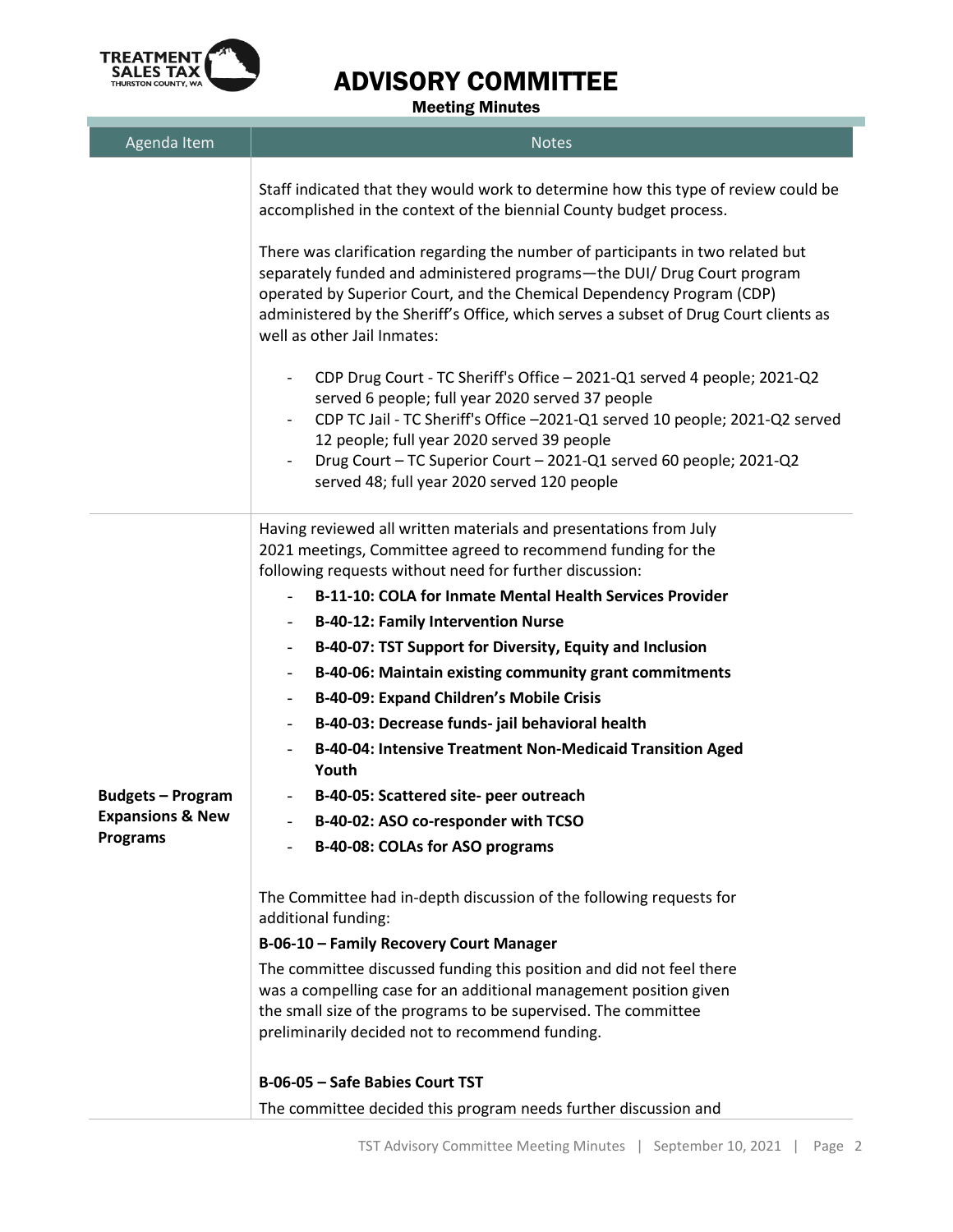

۰

## ADVISORY COMMITTEE

Meeting Minutes

| Agenda Item | <b>Notes</b>                                                                                                                                                                                                                                                                                                                                                                                                                                                                                                                                                                                               |
|-------------|------------------------------------------------------------------------------------------------------------------------------------------------------------------------------------------------------------------------------------------------------------------------------------------------------------------------------------------------------------------------------------------------------------------------------------------------------------------------------------------------------------------------------------------------------------------------------------------------------------|
|             | asked staff to follow up with Superior Court for more information.<br>Questions included level of utilization/ need, data on impacts locally<br>or in other jurisdictions, and clarification about the program model<br>and exactly what services participants received beyond what's<br>provided in other dependency cases.                                                                                                                                                                                                                                                                               |
|             | B-07-03 Additional MH/Vet Court Care Coordinator                                                                                                                                                                                                                                                                                                                                                                                                                                                                                                                                                           |
|             | The committee preliminary agreed to recommend funding for this<br>position, but with a proviso that the funding would be dependent<br>upon meeting a specific threshold of number of clients served by a<br>certain date.                                                                                                                                                                                                                                                                                                                                                                                  |
|             | <b>B-07-01 Additional Intensive Supervision Probation Counselor</b>                                                                                                                                                                                                                                                                                                                                                                                                                                                                                                                                        |
|             | Several committee members expressed concern that this is outside<br>the core mission of TST to ensure broader access to treatment and<br>did not see a strong connection between probation services and<br>meeting clients' therapeutic needs. The committee preliminarily<br>agreed not to recommend funding.                                                                                                                                                                                                                                                                                             |
|             | B-73-02 Resource Hub Program Manager                                                                                                                                                                                                                                                                                                                                                                                                                                                                                                                                                                       |
|             | There was clarification regarding the vision for this resource hub and<br>what the program manager would do. The program would be run out<br>of Building 4. It was preliminarily agreed that the committee would<br>recommend funding. The group also agreed to revisit this discussion<br>and consider adding funding for provider stipends to ensure<br>community agencies are compensated for making staff available at<br>the resource hub.                                                                                                                                                            |
|             | <b>B-40-10 LEAD Grant</b>                                                                                                                                                                                                                                                                                                                                                                                                                                                                                                                                                                                  |
|             | It was clarified that this program is administered by Public Health and<br>Social Services, but there are subcontracts with the Administrative<br>Services Organization and Olympic Health and Recovery Services. The<br>committee preliminarily agreed to recommend funding with<br>"asterisks", such as clarifying whether there are other funders and<br>what level of funding is needed. There was discussion of how the<br>Blake decision could influence clients and monitoring this program to<br>ensure services aren't being duplicated through other programs, like<br>mobile outreach services. |
|             | B-40-11 Social Services Specialist/Community Health Worker                                                                                                                                                                                                                                                                                                                                                                                                                                                                                                                                                 |
|             | The committee discussed getting additional information on defining<br>what exactly this role would be, who they'll make contact with and<br>how, why are they targeting Latin-X, and whether they intend to hire                                                                                                                                                                                                                                                                                                                                                                                           |